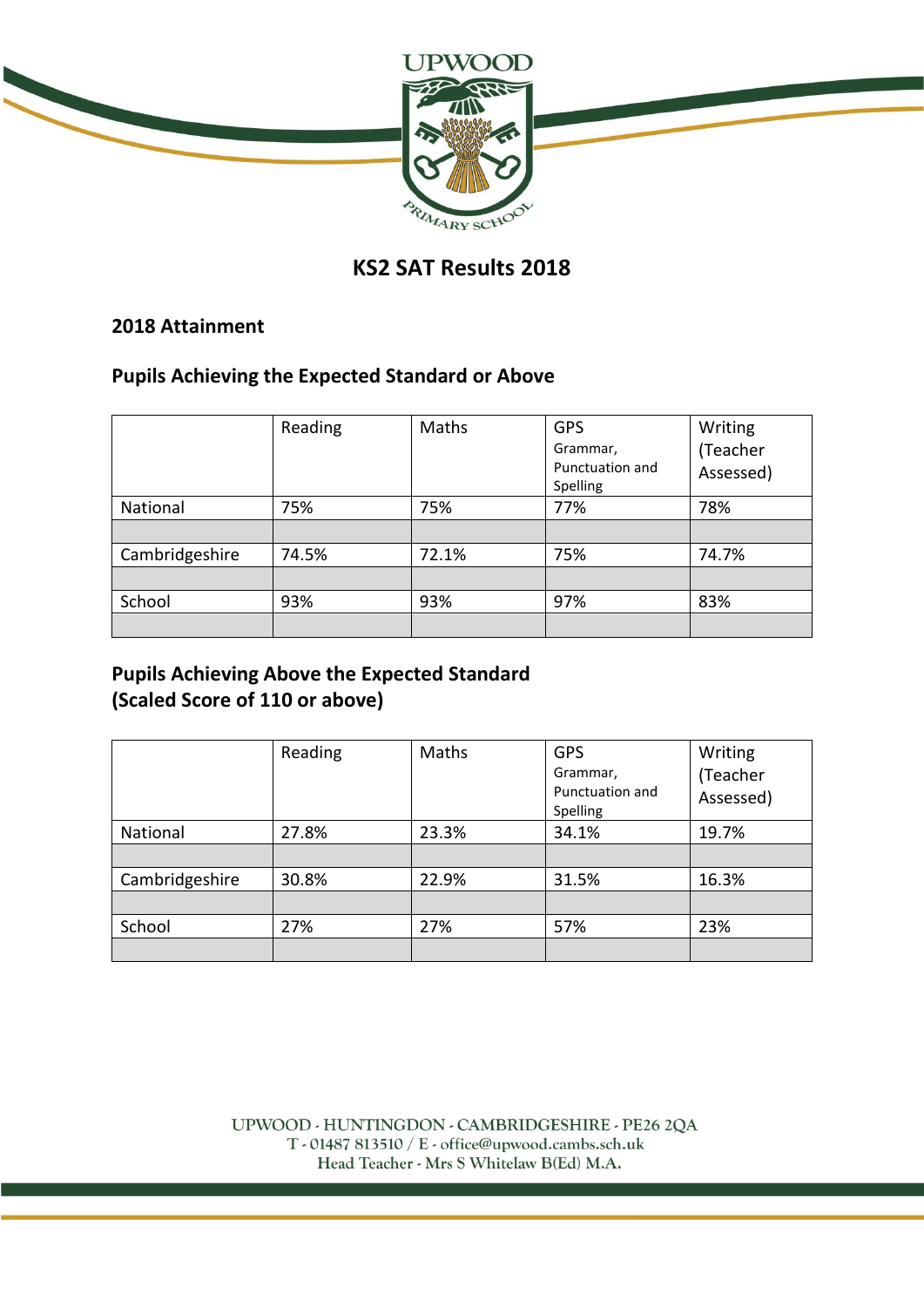

### **Average Scaled Scores**

|                | Reading | Maths | <b>GPS</b>      |
|----------------|---------|-------|-----------------|
|                |         |       | Grammar,        |
|                |         |       | Punctuation and |
|                |         |       | Spelling        |
| National       | 105     | 104   | 106             |
|                |         |       |                 |
| Cambridgeshire | 105.3   | 104   | 105.6           |
|                |         |       |                 |
| School         | 107     | 106   | 110             |
|                |         |       |                 |

### **Average Progress Scores**

|          | Reading | Maths  | Writing |
|----------|---------|--------|---------|
| National | 0.0     | 0.0    | 0.0     |
|          |         |        |         |
| School   | $+2.4$  | $+2.1$ | $+1.1$  |
|          |         |        |         |

## **What do Average Progress Scores mean?**

Most schools will have progress scores between −5 and +5. If a school has a progress score of 0.0 this means that on average their pupils achieved similar results at the end of KS2 (end of Year 6) to pupils in other schools with similar results at the end of KS1 (end of Year 2). If a school has a positive progress score this means that on average their pupils made more progress than pupils in other schools with similar results at the end of KS1.

For example: a score of +3 in Reading would mean that on average pupils at the school got 3 scaled score points more in the KS2 English Reading test, compared to other pupils nationally with similar results at the end of KS1. A negative score does not mean a school has failed or pupils have made no progress. It just means that on average their pupils have made less progress than pupils in other schools with similar results at the end of KS1.

For example: a score of −4 in Maths would mean that on average pupils at the school got 4

UPWOOD - HUNTINGDON - CAMBRIDGESHIRE - PE26 2QA  $T - 01487813510 / E - 0$  office@upwood.cambs.sch.uk Head Teacher - Mrs S Whitelaw B(Ed) M.A.